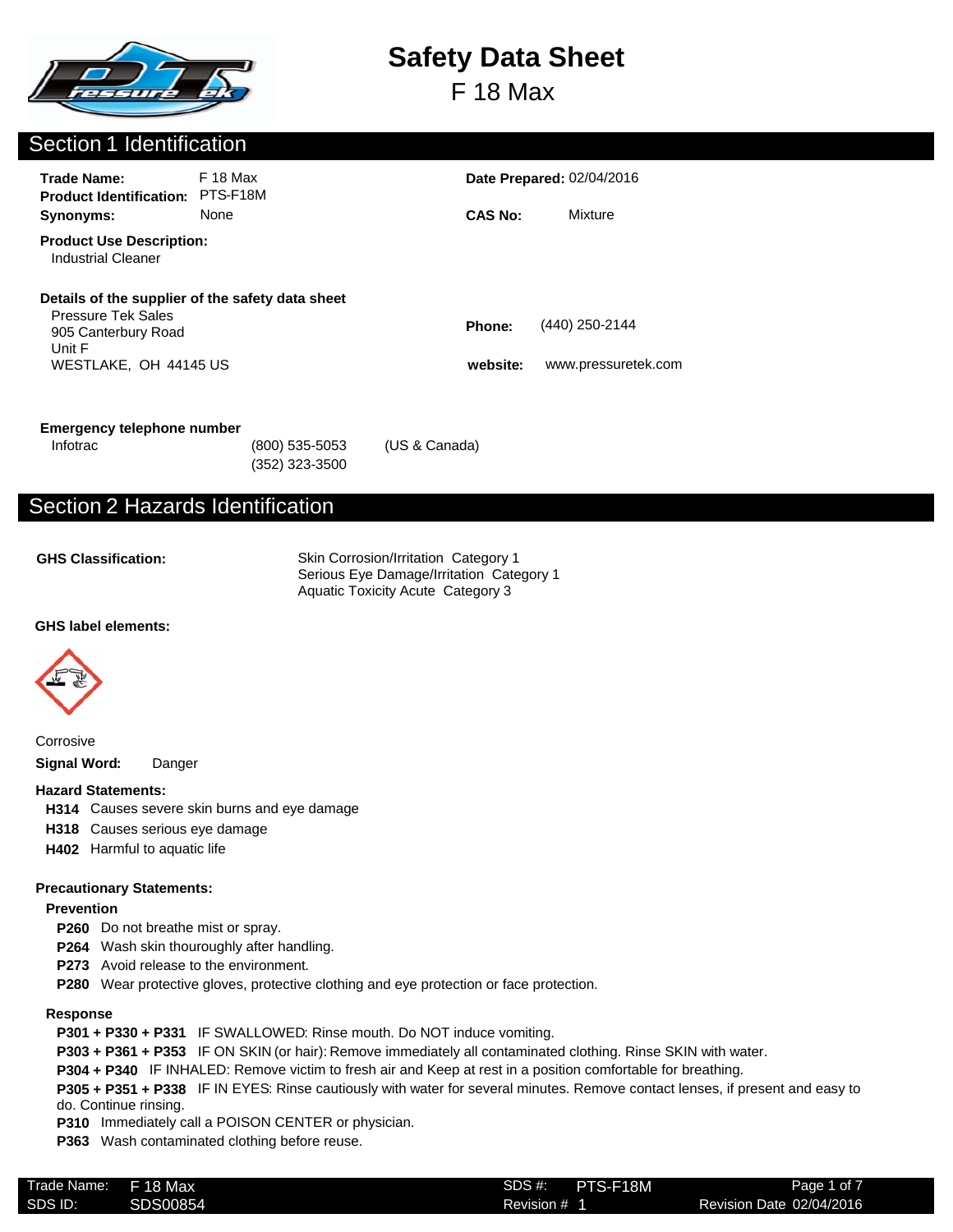

# **Safety Data Sheet** F 18 Max

## **Storage**

**P405** Store locked up.

## **Disposal**

**P501** Dispose of contents/container to an approved waste disposal plant.

## **Hazards Not Otherwise Classified (HNOC):**

None.

## **Additional Information:**

None.

## Section 3 Composition

| <b>Chemical Name</b>   | Common name and synonyms | CAS#      | %         |
|------------------------|--------------------------|-----------|-----------|
| sodium hydroxide       |                          | 1310-73-2 | $55 - 60$ |
| sodium carbonate       |                          | 497-19-8  | $15 - 20$ |
| alkylphenol ethoxylate |                          | 9016-45-9 | $1 - 5$   |

## Section 4 First Aid

## **General:**

Move out of dangerous area. Perform first aid measures as indicated. Seek immediate medical attention and show this safety data sheet to attending physician.

## **Inhalation:**

Move to freah air and keep at rest in a position comfortable for breathing. If breathing difficulty occurs or persists seek immediate medical attention. If not breathing give artificial respiration and seek immediate medical attention.

#### **Skin contact:**

Immediately flush exposed skin with water for at least 15 minutes while removing contaminated clothing and/or shoes. Seek immediate medical attention.

#### **Eye contact:**

Immediately flush eyes with water for at least 15 minutes, lifting the upper and lower eyelids intermittently. Check for and remove any contact lenses if easy to do. Seek immediate medical attention.

## **Ingestion:**

Rinse mouth with water. Do not induce vomiting. Seek immediate medical attention.

## **Most important symptoms and effects both acute and delayed:**

No information available.

**Indication of any immediate medical attention and special treatment needed:**

No information available.

## Section 5 Fire Fighting Measures

## **Suitable Extinguishing Media:**

Use extinguishing media suitable for surrounding fire or source of fire. Use water spray to cool fire exposed containers.

**Unsuitable Extinguishing Media:**

No information available.

#### **Specific hazards developing from the chemical:**

No information available.

## **Precautions for firefighters:**

No information available.

## **Firefighting Instructions:**

No information available.

#### **Protection During Firefighting:**

Wear full protective gear and full face pressure demand self-contained breathing apparatus.

**Other information:**

| Trade Name: | F 18 Max | PTS-F18M<br>SDS #: | Page 2 of 7              |
|-------------|----------|--------------------|--------------------------|
| SDS ID:     | SDS00854 | Revision # 1       | Revision Date 02/04/2016 |
|             |          |                    |                          |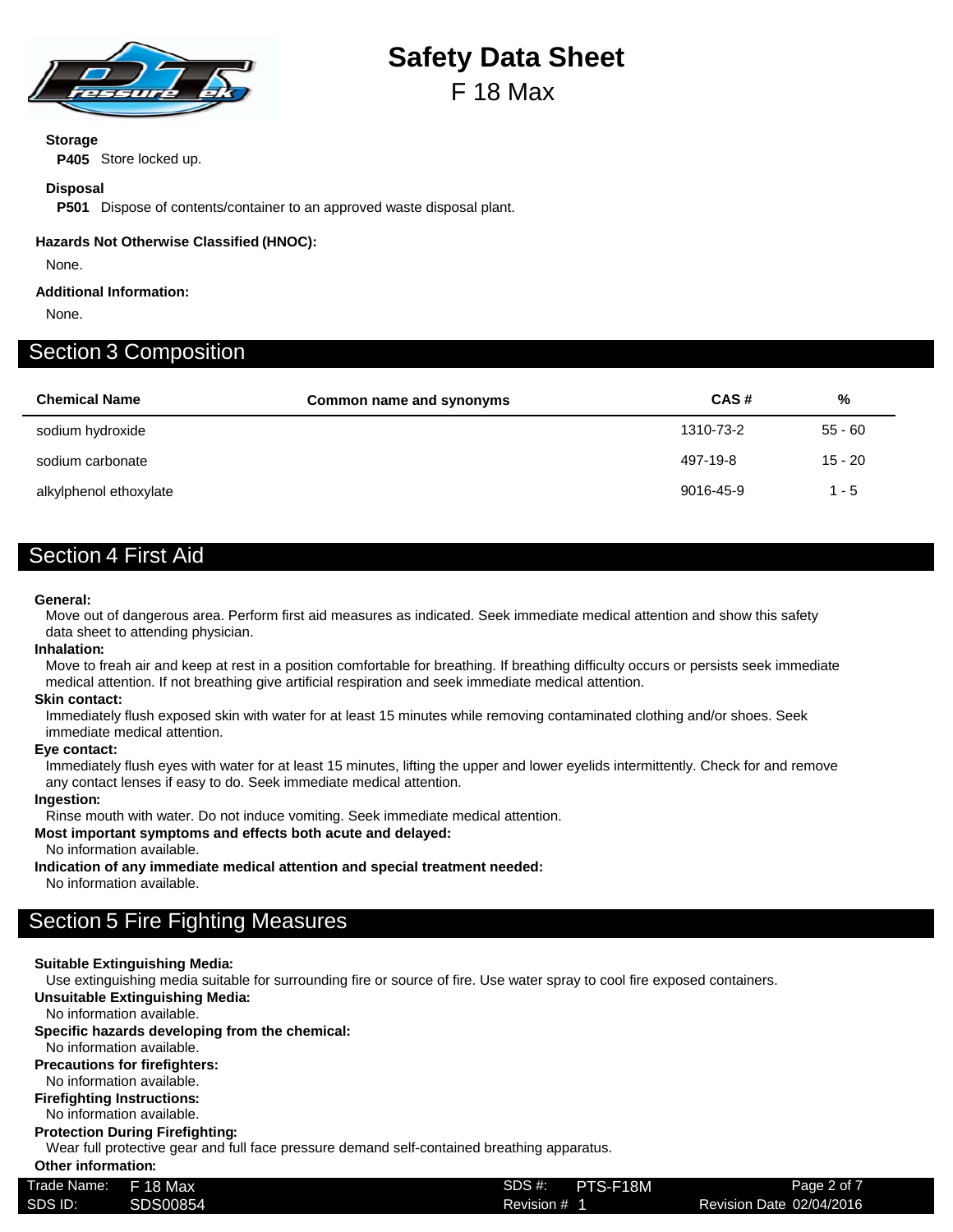

F 18 Max

No additional information available.

## Section 6 Accidental Release Measures

#### **Personal precautions, protective equipment and emergency procedures:**

Avoid direct contact with skin, eyes and clothing. Avoid inhalation of mist, vapor or dust. Wear appropriate personal protective equipment as outlined in Section 8 of this SDS.

## **Environmental precautions:**

Prevent further leakage or spillage if safe to do so. Contain spilled material and prevent run-off onto ground or into water sources or sewers.

## **Methods and material for containment and cleaning up:**

Sweep up spilled material and place in suitable container for disposal. Dispose of spilled/collected material in accordance with all federal, state and local regulations.

## Section 7 Handling and Storage

## **Precautions for safe handling:**

Avoid contact with skin and eyes. Avoid inhalation of mist, vapor and dust. Ensure adequate ventilation. Do not eat, drink or smoke while handling. Wear appropriate personal protective equipment as outlined in Section 8 of this SDS.

## **Conditions for safe storage, including any incompatibilities:**

Store in original container. Keep container tightly closed. Strore at room temperature (50-90 F) in a dry well-ventilated area.

## Section 8 Exposure Controls/Personal Protection

#### **Exposure limits:**

| Ingredient             | <b>Data Source</b> | <b>Exposure Form</b> | <b>Exposure Value</b> | <b>Exposure Notes</b> |
|------------------------|--------------------|----------------------|-----------------------|-----------------------|
| alkylphenol ethoxylate |                    |                      |                       |                       |
|                        | <b>ACGIHTLV</b>    |                      | Not Established       |                       |
|                        | <b>OSHA PEL</b>    |                      | Not Established       |                       |
| sodium carbonate       |                    |                      |                       |                       |
|                        | <b>ACGIHTLV</b>    |                      | Not Established       |                       |
|                        | <b>OSHA PEL</b>    |                      | Not Established       |                       |
| sodium hydroxide       |                    |                      |                       |                       |
|                        | <b>ACGIHTLV</b>    | Ceiling              | $2 \text{ mg/m}$      |                       |
|                        | <b>NIOSH</b>       | Ceiling              | $2 \text{ mg/m}$ 3    |                       |
|                        | <b>OSHA PEL</b>    |                      | $2 \text{ mg/m}$ 3    |                       |

## **Appropriate Engineering Controls:**

Use local and/or general exhaust ventilation to maintain airborn concentrations below irritating levels or exposure limits. An eyewash and safety shower should be available in the work area.

## **Individual protection measures:**

#### **Eye/face protection:**

Chemical goggles or face shield should be worn when handling this material.

## **Skin protection:**

## **Hand Protection:**

Wear chemical resistant gloves when handling.

**Other:**

Wear chemical resistant clothing or chemical splash suit when handling.

## **Respiratory Protection:**

Wear respiratory protection if mist or vapor is produced, while using this material.

## **General hygiene considerations:**

Follow good hygiene and safety practice. Wash hands and exposed skin before breaks and at the end of the work day. Do not eat, drink or smoke while handling this material. Do not wear contaminated or dirty clothing home from the work-site. Launder contaminated or dirty clothing before reuse.

### **Additional information:**

No additional information available.

| Trade Name: | <b>F</b> 18 Max | SDS #:       | PTS-F18M | Page 3 of 7              |
|-------------|-----------------|--------------|----------|--------------------------|
| SDS ID:     | SDS00854        | Revision #_1 |          | Revision Date 02/04/2016 |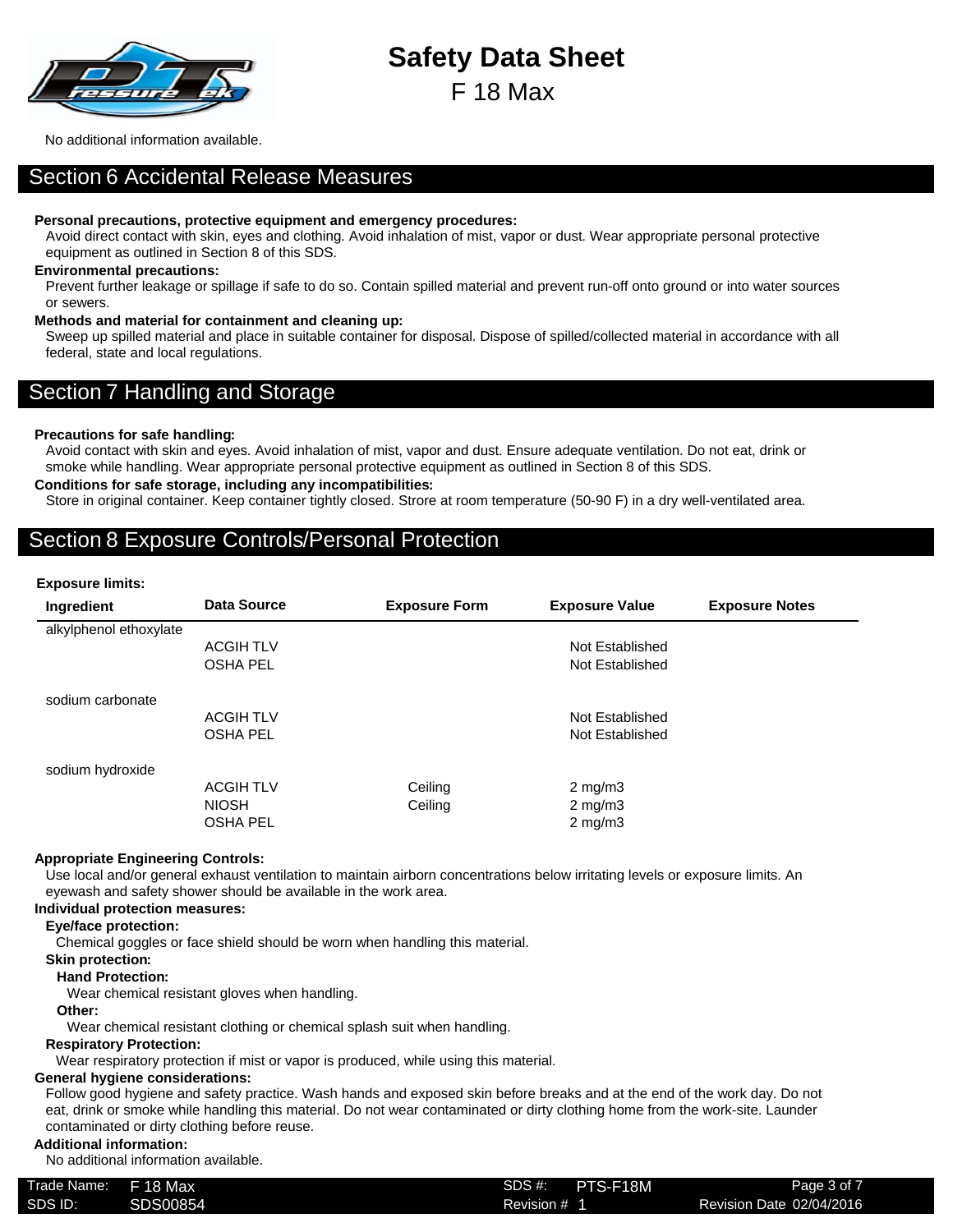

F 18 Max

## Section 9 Physical and Chemical Properties

**Odor** Not available. **Odor threshold** Not available. **pH** 13,5 (1% solution) **Melting/freezing point** Not available.<br> **Not available.** Not available. **Initial boiling point Flash point** Not available. **Evaporation rate** Not available. **Flammability (solid, gas)** Not available. **Lower flammability limit** Not available. **Upper flammability limit** Not available. **Lower explosive limit** Not available. **Upper explosive limit** Not available. **Vapor pressure** Not available. **Vapor density** Not available. **Relative density** Not available. **Solubility in water** 50% **PC: n-octanol/water** Not available. **Auto-Ignition temperature** Not available. **Decomposition temperature** Not available. **Viscosity** Not available. **Density** Not available. **Specific gravity** Not available.

**Appearance** White to Off White Powder

## Section 10 Stability and Reactivity

| <b>Reactivity:</b>             | Not reactive under normal use conditions.                                  |
|--------------------------------|----------------------------------------------------------------------------|
| <b>Chemical stability:</b>     | Material is stable under normal handling and storage conditions.           |
| <b>Hazardous reactions:</b>    | Hazardous polymerization will not occur under normal handling and storage. |
| <b>Conditions to avoid:</b>    | Avoid excessive heating, freezing and chemical contamination.              |
| <b>Decomposition products:</b> | Sodium Oxides                                                              |
| Incompatible materials:        | Avoid contact with oxidizers and strong acids.                             |

## Section 11Toxicological Information

| Inhalation:                                               | Information on the likely routes of exposure:  | Material may cause irritation and is extremely destructive to mucous membranes and upper respiratory tract. |                   |              |  |
|-----------------------------------------------------------|------------------------------------------------|-------------------------------------------------------------------------------------------------------------|-------------------|--------------|--|
| <b>Skin Contact:</b>                                      | Material may cause skin irritation and damage. |                                                                                                             |                   |              |  |
| <b>Eve Contact:</b>                                       | Material may cause eye irritation and damage.  |                                                                                                             |                   |              |  |
| Ingestion:                                                |                                                | Ingestion may cause irritation and may be destructive to tissue contacted.                                  |                   |              |  |
| No information available.                                 |                                                | Symptoms related to the physical, chemical and toxicological characteristics:                               |                   |              |  |
| Delayed and chronic effects:<br>No information available. |                                                |                                                                                                             |                   |              |  |
| <b>Numerical measures of toxicity:</b>                    |                                                |                                                                                                             |                   |              |  |
| Components                                                | Exposure                                       | <b>Species</b>                                                                                              | Dose              | <b>Notes</b> |  |
| sodium hydroxide:                                         |                                                |                                                                                                             | No Data Available |              |  |

| Trade Name: | F 18 Max | SDS #:<br>PTS-F18M | Page 4 of 7              |
|-------------|----------|--------------------|--------------------------|
| SDS ID:     | SDS00854 | Revision #         | Revision Date 02/04/2016 |
|             |          |                    |                          |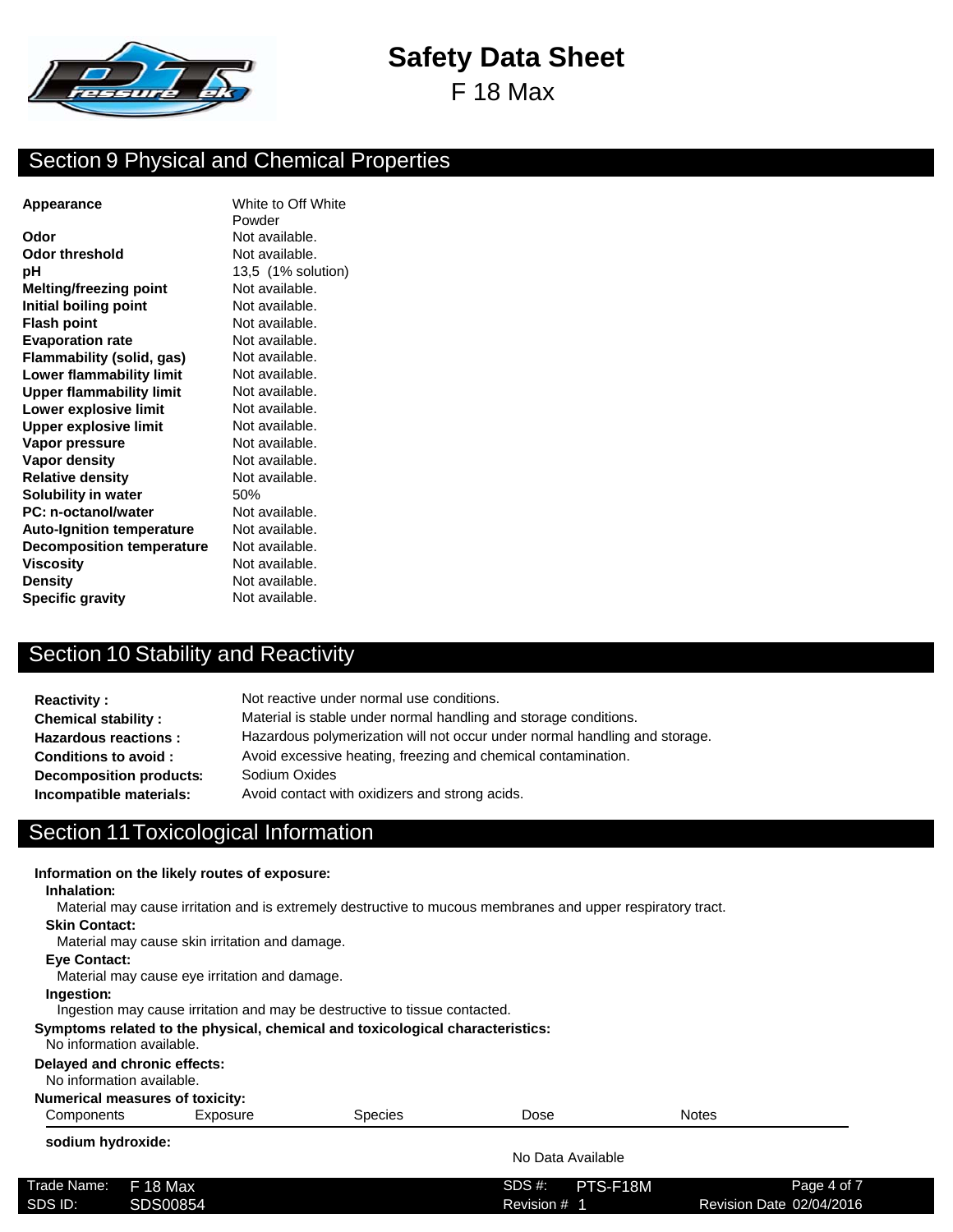

# **Safety Data Sheet** F 18 Max

| alkylphenol ethoxylate:                                 |                                           |                                                                               |            |      |
|---------------------------------------------------------|-------------------------------------------|-------------------------------------------------------------------------------|------------|------|
| Oral                                                    | LD50                                      | Rat                                                                           | 960 mg/kg  |      |
| Dermal                                                  | LD50                                      | Rabbit                                                                        | 2000 mg/kg |      |
| Inhalation                                              | LC50                                      | Rat                                                                           | 1.15 mg/l  | 4 hr |
| sodium carbonate:                                       |                                           |                                                                               |            |      |
| Oral                                                    | LD <sub>50</sub>                          | Rat                                                                           | 4090 mg/kg |      |
| <b>Inhalation</b>                                       | <b>LC50</b>                               | Rat                                                                           | 5750 mg/l  |      |
| <b>Toxicological effects:</b><br><b>Acute Toxicity:</b> |                                           |                                                                               |            |      |
| Mixture:                                                | No information available.                 |                                                                               |            |      |
| <b>Skin Corrosion/Irritation:</b>                       |                                           |                                                                               |            |      |
| Mixture:                                                |                                           |                                                                               |            |      |
|                                                         | No information available.                 |                                                                               |            |      |
| <b>Serious Eye Damage/Irritation:</b>                   |                                           |                                                                               |            |      |
| Mixture:                                                |                                           |                                                                               |            |      |
|                                                         | No information available.                 |                                                                               |            |      |
| <b>Respiratory sensitization:</b>                       |                                           |                                                                               |            |      |
| Mixture:                                                |                                           |                                                                               |            |      |
|                                                         | No information available.                 |                                                                               |            |      |
| <b>Skin sensitization:</b>                              |                                           |                                                                               |            |      |
| Mixture:                                                |                                           |                                                                               |            |      |
|                                                         | No information available.                 |                                                                               |            |      |
| Germ cell mutagenicity:                                 |                                           |                                                                               |            |      |
| Mixture:                                                |                                           |                                                                               |            |      |
|                                                         | No information available.                 |                                                                               |            |      |
| Cancinogenicity:                                        |                                           |                                                                               |            |      |
| Mixture:                                                |                                           |                                                                               |            |      |
| NTP:<br>N <sub>o</sub>                                  |                                           | This product is considered to be a potencial canginogen by:                   |            |      |
| OSHA: No                                                |                                           |                                                                               |            |      |
| IARC:<br>No.                                            |                                           |                                                                               |            |      |
| <b>Reproductive toxicity:</b>                           |                                           |                                                                               |            |      |
| Mixture:                                                |                                           |                                                                               |            |      |
|                                                         |                                           | This product is not expected to cause reproductive and developmental effects. |            |      |
| <b>STOT-single exposure:</b>                            |                                           |                                                                               |            |      |
| Mixture:                                                |                                           |                                                                               |            |      |
|                                                         | No information available.                 |                                                                               |            |      |
| <b>STOT-repeated exposure:</b>                          |                                           |                                                                               |            |      |
| Mixture:                                                |                                           |                                                                               |            |      |
|                                                         | No information available.                 |                                                                               |            |      |
| <b>Aspiration hazard:</b>                               |                                           |                                                                               |            |      |
| Mixture:                                                |                                           |                                                                               |            |      |
|                                                         | This product is not an aspiration hazard. |                                                                               |            |      |
| <b>Additional information:</b>                          |                                           |                                                                               |            |      |

None.

# Section 12 Ecological Information

## **Ecotoxicity:**

No information available.

|                   | <b>Numerical measures of ecotoxicity:</b> |                       |                    |                          |
|-------------------|-------------------------------------------|-----------------------|--------------------|--------------------------|
| <b>Components</b> | Type                                      | <b>Species</b>        | Dose               | <b>Notes</b>             |
| sodium hydroxide: |                                           |                       |                    |                          |
| Fish              | LC50                                      | Mosquito Fish         | $125 \text{ mg/l}$ | 96 hr                    |
| Invertebrate      | EC <sub>50</sub>                          | Daphnia magna         | 40.38 mg/l         | 48 hr                    |
|                   | alkylphenol ethoxylate:                   |                       |                    |                          |
| Fish              | LC50                                      | <b>Fathead Minnow</b> | $3.6$ mg/l         | 96 hr                    |
| Invertebrate      | EC <sub>50</sub>                          | Daphnia magna         | $9.3 \text{ mq/l}$ | 48 hr                    |
| sodium carbonate: |                                           |                       |                    |                          |
| Trade Name:       | F 18 Max                                  |                       | PTS-F18M<br>SDS #: | Page 5 of 7              |
| SDS ID:           | SDS00854                                  |                       | Revision # 1       | Revision Date 02/04/2016 |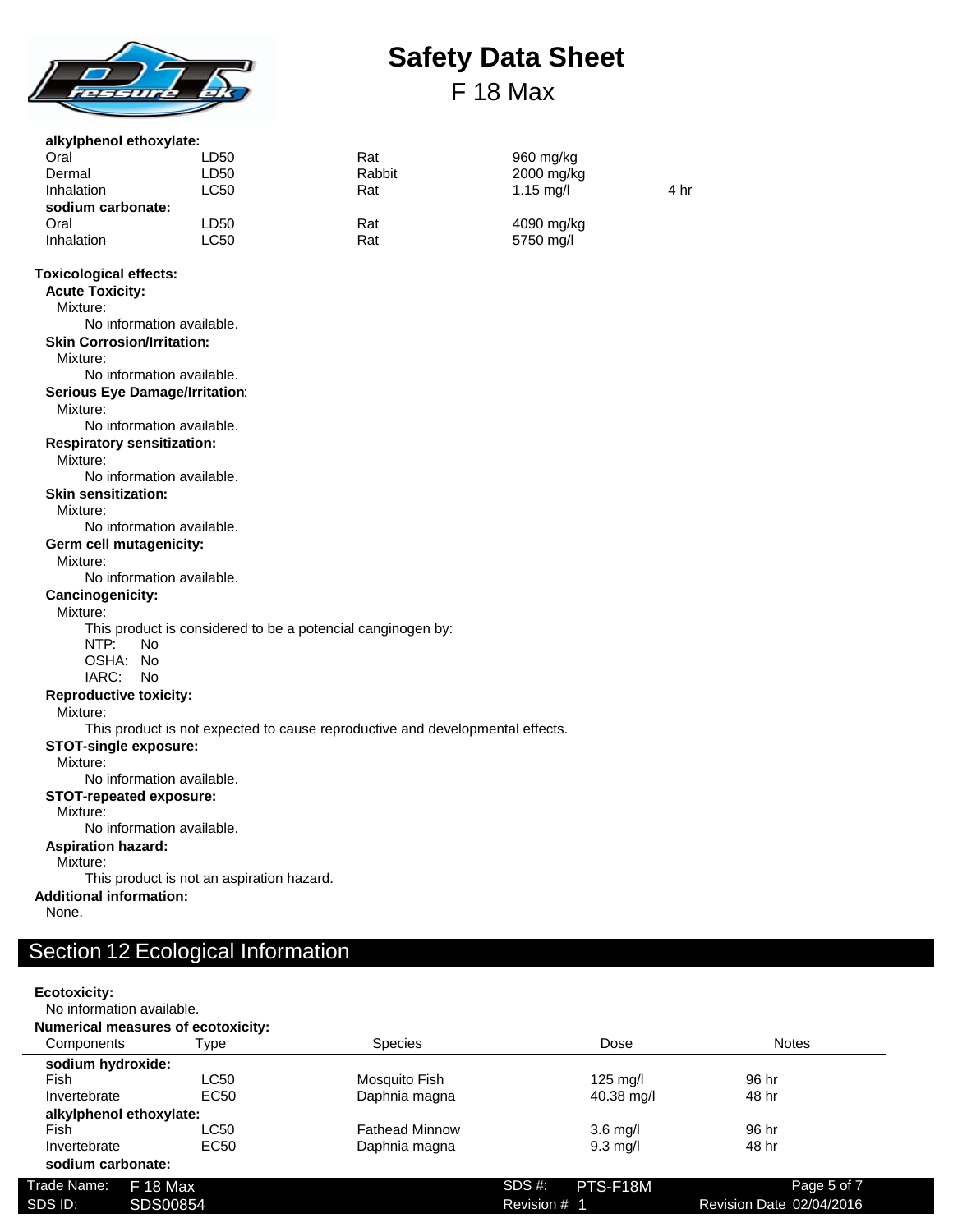

F 18 Max

| Fish                              | LC50                      | <b>Bluegill</b> | 300 mg/l | 96 hr |
|-----------------------------------|---------------------------|-----------------|----------|-------|
| Persistence and degradability:    |                           |                 |          |       |
| Mixture:                          |                           |                 |          |       |
|                                   | No information available. |                 |          |       |
| <b>Bioaccumulative potencial:</b> |                           |                 |          |       |
| Mixture:                          |                           |                 |          |       |
|                                   | No information available. |                 |          |       |
| <b>Mobility in soil:</b>          |                           |                 |          |       |
| Mixture:                          |                           |                 |          |       |
|                                   | No information available. |                 |          |       |
| Other adverse effects:            |                           |                 |          |       |
| Mixture:                          |                           |                 |          |       |
|                                   | No information available. |                 |          |       |
| <b>Additional information:</b>    |                           |                 |          |       |
|                                   | No information available. |                 |          |       |

**Disposal instructions:**

Dispose of material in accordance with all federal, state and local regulations.

**Contaminated packaging:**

Triple rinse container and offer for recycling. Dispose of container following all federal, state and local regulations.

**Additional Information:**

No additional information available.

## Section 14 Transport Information

**DOT:**

**UN number:** UN3262 **UN proper shipping name:**UN3262,CorrosiveSolid,Basic,Inorganic,N.O.S. (Sodium Hydroxide) ,8, PGII **Class:** 8 **Subsidary risk:**none **Label(s):**8 **Packing group:** II **Packaging exceptions:**none

# Section 15 Regulatory Information

| <b>Federal regulations:</b> |                                                       |                                                              |                    |                          |
|-----------------------------|-------------------------------------------------------|--------------------------------------------------------------|--------------------|--------------------------|
|                             | SARA 311/312 Hazard categories:                       |                                                              |                    |                          |
|                             | Immediate (Acute) Health Hazard                       |                                                              |                    |                          |
|                             | Immediate (Acute) Health Hazard                       |                                                              |                    |                          |
|                             | Immediate (Acute) Health Hazard                       |                                                              |                    |                          |
|                             | <b>SARA 302 Extremely hazardous substance:</b>        |                                                              |                    |                          |
| sodium carbonate            |                                                       | Reportable Quantity: $> 1000$ lbs                            |                    |                          |
|                             | <b>SARA 304 Emergency release notification:</b>       |                                                              |                    |                          |
| Not regulated.              |                                                       |                                                              |                    |                          |
|                             | SARA 311/312 Hazardous chemical:                      |                                                              |                    |                          |
| Yes                         |                                                       |                                                              |                    |                          |
|                             | <b>SARA 313 Toxic Release Inventory (TRI) report:</b> |                                                              |                    |                          |
| Not regulated.              |                                                       |                                                              |                    |                          |
|                             | <b>CERCLA Hazardous substance list:</b>               |                                                              |                    |                          |
| Not Listed.                 |                                                       |                                                              |                    |                          |
|                             |                                                       | Federal Insecticide, Fungicide, and Rodenticide Act (FIFRA): |                    |                          |
|                             | This chemical is not a pesticide product.             |                                                              |                    |                          |
|                             | <b>Clean Air Act regulated substances:</b>            |                                                              |                    |                          |
| None.                       |                                                       |                                                              |                    |                          |
| Trade Name:                 | F 18 Max                                              |                                                              | SDS #:<br>PTS-F18M | Page 6 of 7              |
| SDS ID:                     | SDS00854                                              |                                                              | Revision # 1       | Revision Date 02/04/2016 |